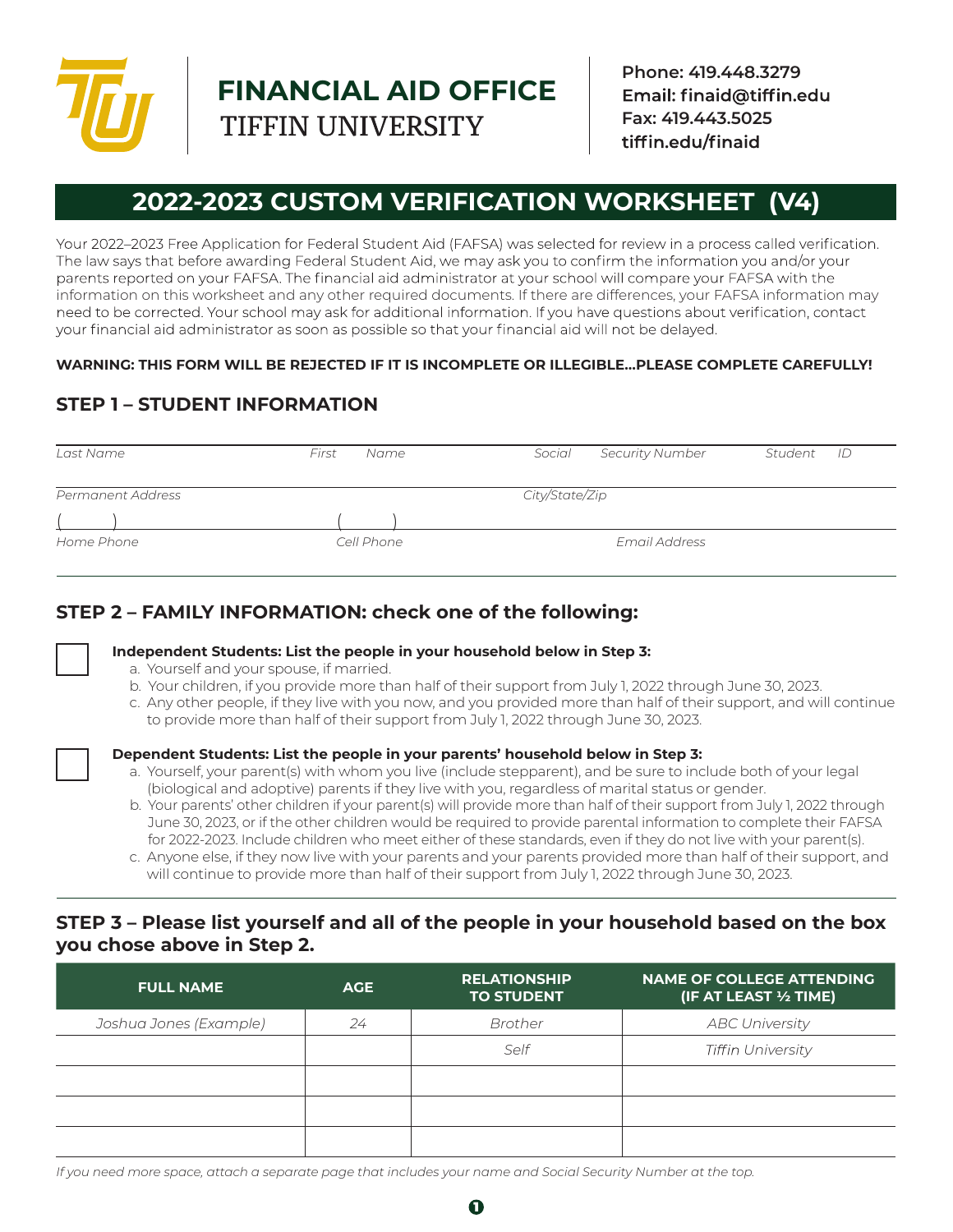# **STEP 4 – IDENTITY AND STATEMENT OF EDUCATIONAL PURPOSE**<br>The student must choose (A) or (B) to fulfill the requirements.

A. Student must appear in person at Tiffin University to verify his or her identity by presenting valid government-issued photo identification, such as, but not limited to, a driver's license, other state-issued ID or passport. The institution will maintain a copy of the student's photo ID that is annotated with the date it was received, and the name of the official at the institution authorized to collect the student's ID.

In addition the student must sign, *in the presence of the institution official*, the attached Statement of Educational Purpose, but if appearing in person, will not need to use the Notary's Certificate.

#### **OR**

 $\overline{a}$ 

- **B.** Student is unable to appear in person at *Liffin University* to verify his or her identity, the student must provide:
	- 1. A copy of the valid government-issued photo identification (ID) that is acknowledged in the notary statement attached, such as but not limited to a driver's license, other state-issued ID, or passport; and
	- 2. The original notarized statement of Educational Purpose provided on the next page.

## **STEP 5 – CERTIFICATION AND SIGNATURES**

Each person signing this worksheet certifies that all of the information reported on it is complete and correct.

*Student's Signature Date Parent's Signature Date* 

*\*Please make a copy for your records.*